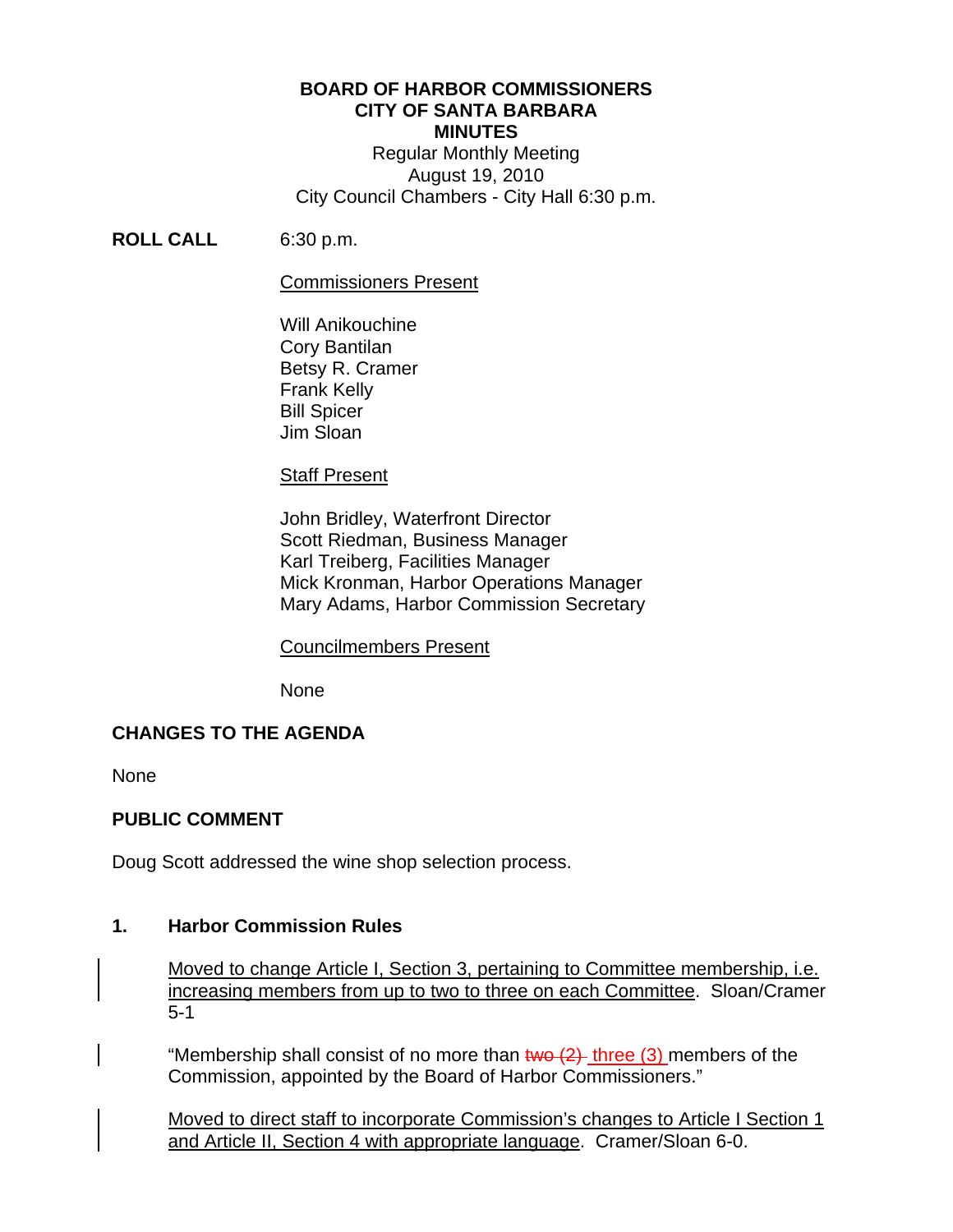# **APPROVAL OF MINUTES**

**2.** Moved to approve the minutes for the July 15, 2010, meeting. Sloan/Spicer 6-0.

### **DIRECTOR'S REPORT**

#### **3. Department Update**

- Council Actions
- Tentative Agenda Items for September 16, 2010
	- o Added Capital Improvement Program

### **4. Business Services Report**

• Fiscal Year 2010 Preliminary Budget Review

Commissioners asked questions and congratulated staff on the positive results were presented in the Budget Review, especially considering the difficult economic times.

### **5. Facilities Management Report**

• Marina One Replacement Project Phases 2 -4 Bids

# **6. Harbor Operations Report**

- Information Distribution System
- King Harbor Race
- Bomb Scare Aboard the *Land Shark*

#### **NEW BUSINESS**

### **7. Office Lease with Brophy & Sons, Inc.**

Scott Riedman presented the lease terms included in the staff report.

Moved to recommend to the City Council approve the five-year lease agreement with Brophy & Sons, Inc., for administrative and accounting office space at 125 Harbor Way, at an initial base rent of \$1,177 per month. Sloan/Anikouchine 6-0

# **8. Lease Agreement with Brophy & Sons, Inc.**

Scott Riedman went over some historical facts relating to Brophy Brothers Restaurant lease space and then outlined the lease terms as outlined in the staff report.

Moved to recommend City Council approve a 25-year lease with Brophy & Sons, Inc., doing business as Brophy Brothers Restaurant and Clam Bar, at an average